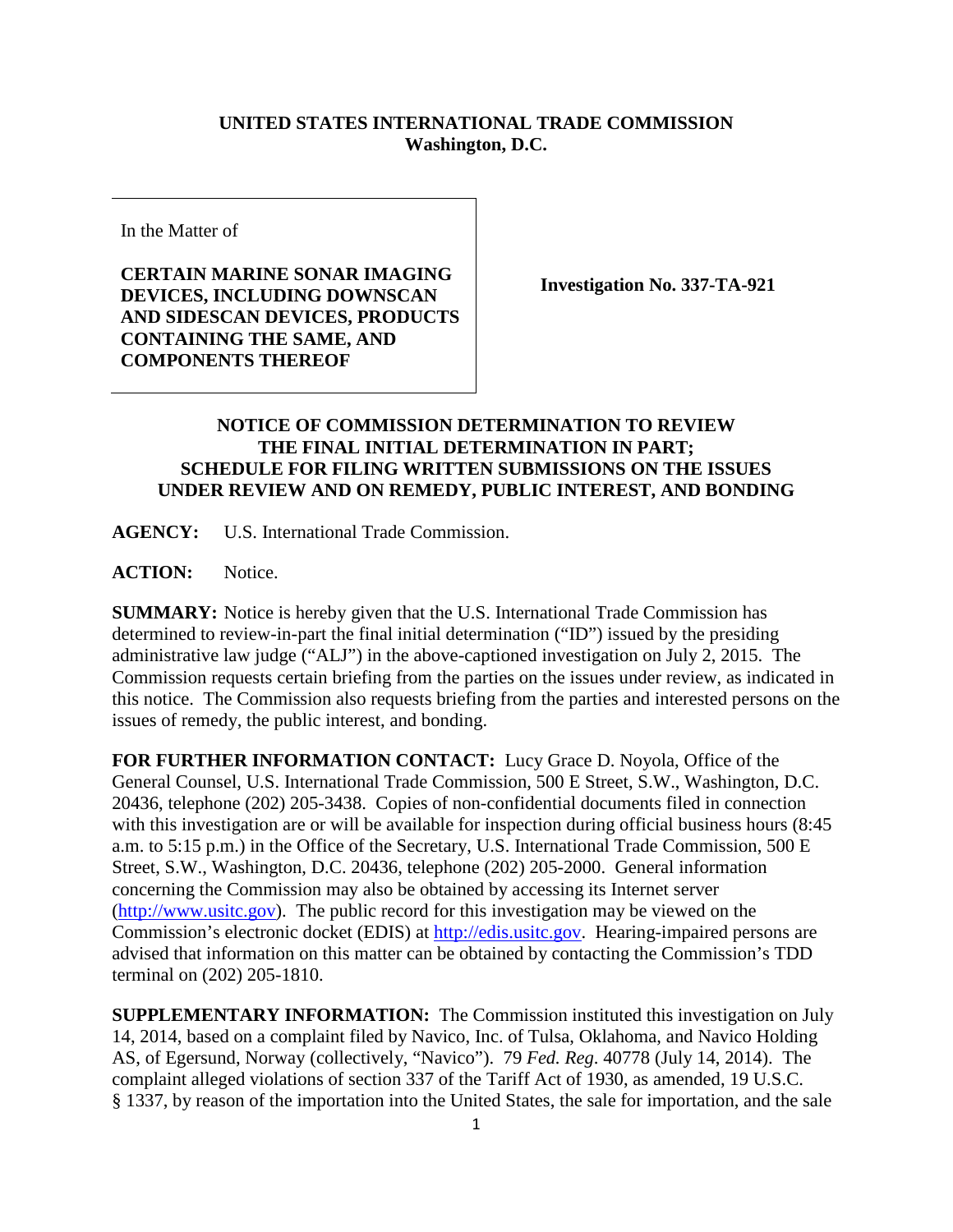within the United States after importation of certain marine sonar imaging devices, including downscan and sidescan devices, products containing the same, and components thereof. *Id*. The complaint alleged the infringement of certain claims of U.S. Patent Nos. 8,305,840 ("the '840 patent"), 8,300,499 ("the '499 patent"), and 8,605,550 ("the '550 patent"). *Id*. The notice of investigation named Garmin International, Inc. and Garmin USA, Inc., each of Olathe, Kansas, Garmin (Asia) Corporation of New Taipei City, Taiwan (collectively, "Garmin"), and Garmin North America, Inc. as respondents. *Id.* The Office of Unfair Import Investigations ("OUII") was also named as a party. *Id*. The Commission later terminated the investigation as to Garmin North America, Inc. and various of the asserted claims. Notice (Dec. 31, 2014) (determining not to review Order No. 10 (Dec. 2, 2014)); Notice (Jan. 9, 2015) (determining not to review Order No. 11 (Dec. 11, 2014)); Notice (Jan. 13, 2015) (determining not to review Order No. 13 (Dec. 17, 2014)).

On July 2, 2015, the ALJ issued a final ID finding no violation of section 337 with respect to all three asserted patents. Specifically, the ALJ found that the asserted claims of each patent are not infringed and were not shown to be invalid for anticipation or obviousness. The ALJ found that the economic prong of the domestic industry requirement was not satisfied with respect to the '550 patent. The ALJ also issued a Recommended Determination on Remedy and Bonding ("RD"), recommending, if the Commission finds a section 337 violation, that a limited exclusion order and a cease and desist order should issue and that a bond should be imposed at a reasonable royalty of eight percent for each infringing device imported during the period of presidential review.

On July 20, 2015, Navico, Garmin, and OUII timely filed petitions for review challenging various findings in the final ID. On July 28, 2015, the parties filed responses. On August 5, 2015, Navico and Garmin filed a post-RD statement on the public interest under Commission Rule 210.50(a)(4). The Commission did not receive any post-RD public interest comments from the public. *See* 80 *Fed. Reg.* 39799 (July 10, 2015).

Having examined the record of this investigation, including the ID, the petitions for review, and the responses thereto, the Commission has determined to review the ALJ's determination of no violation in part. Specifically, the Commission has determined to review (1) the ALJ's construction of the limitation "single linear downscan transducer element" recited in claims 1 and 23 of the '840 patent (and its variants in the '499 and '550 patents); (2) the ALJ's construction of the limitation "combine" (and its variants) recited in claims 1, 24, and 43 of the '499 patent; (3) the ALJ's findings of noninfringement with respect to the three asserted patents; (4) the ALJ's findings of validity with respect to the three asserted patents; and (5) the ALJ's finding regarding the economic prong of the domestic industry requirement with respect to the '550 patent.

The Commission has determined not to review the remaining issues decided in the final ID.

The parties are requested to brief their positions on the issues under review with reference to the applicable law and the existing evidentiary record. In connection with its review, the Commission requests responses to the following questions only.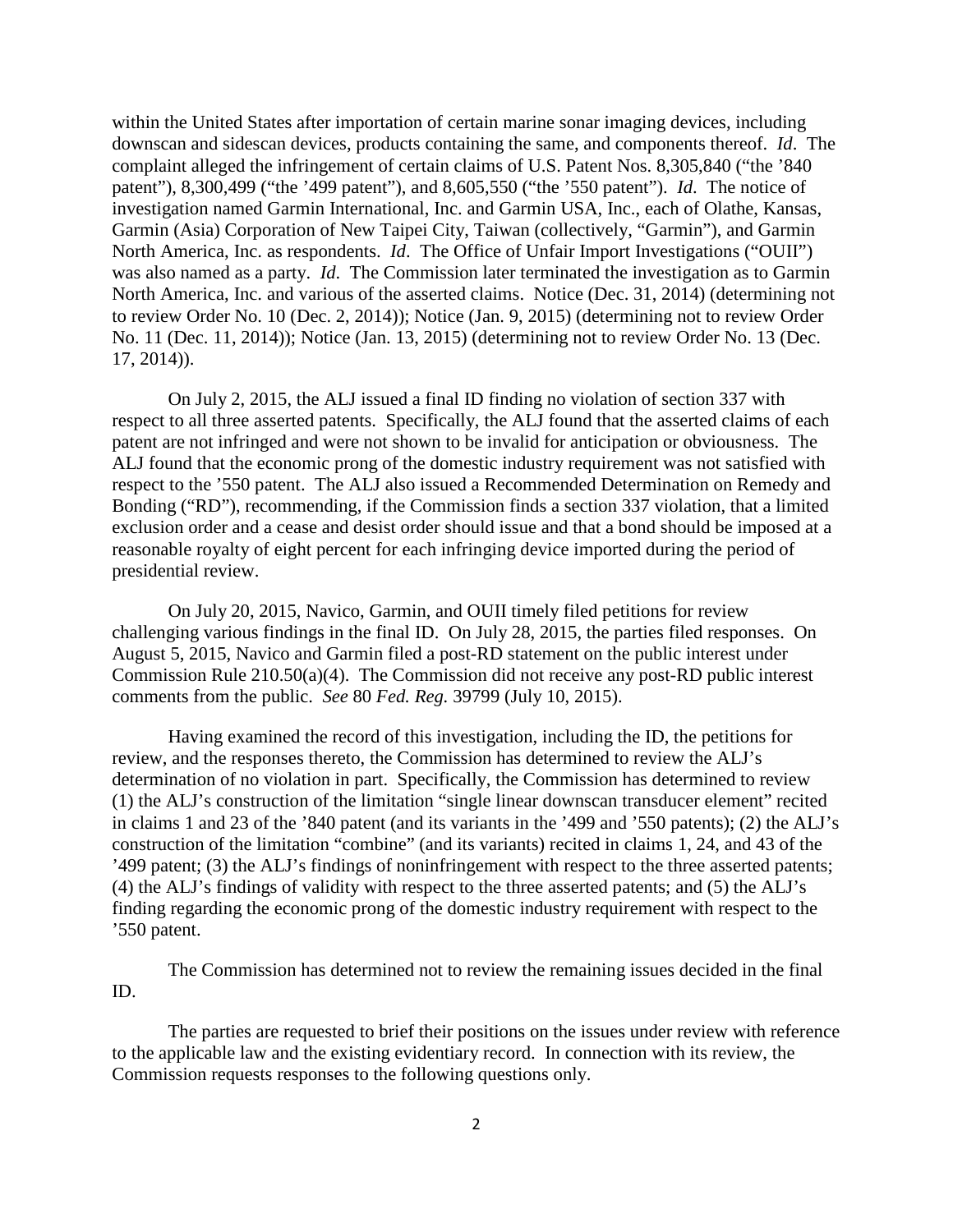- 1. Discuss whether the limitation "single linear downscan transducer element" as recited in claims 1 and 23 of the '840 patent (and its variants in the '499 and '550 patents) should be construed as "a single downwardly pointed transducer that is formed from a single element or a plurality of elements that act together as if they were a single element." Discuss whether the phrase "act together" in this construction means act simultaneously or in phase. If the variants of the limitation "single linear downscan transducer element" in the '499 and '550 patents should be construed differently, please explain any such differences.
- 2. Applying the construction in Question No. 1, discuss whether the accused products satisfy the limitation "single linear downscan transducer element."
- 3. Applying the construction in Question No. 1, discuss whether the prior art anticipates or renders obvious the asserted claims with respect to the limitation "single linear downscan transducer element."

In connection with the final disposition of this investigation, the Commission may (1) issue an order that could result in the exclusion of the subject articles from entry into the United States, and/or (2) issue one or more cease and desist orders that could result in the respondent(s) being required to cease and desist from engaging in unfair acts in the importation and sale of such articles. Accordingly, the Commission is interested in receiving written submissions that address the form of remedy, if any, that should be ordered. If a party seeks exclusion of an article from entry into the United States for purposes other than entry for consumption, the party should so indicate and provide information establishing that activities involving other types of entry either are adversely affecting it or likely to do so. For background, see *Certain Devices for Connecting Computers via Telephone Lines*, Inv. No. 337-TA-360, USITC Pub. No. 2843 (Dec. 1994) (Commission Opinion).

If the Commission contemplates some form of remedy, it must consider the effects of that remedy upon the public interest. The factors the Commission will consider include the effect that an exclusion order and/or cease and desist orders would have on (l) the public health and welfare, (2) competitive conditions in the U.S. economy, (3) U.S. production of articles that are like or directly competitive with those that are subject to investigation, and (4) U.S. consumers. The Commission is therefore interested in receiving written submissions that address the aforementioned public interest factors in the context of this investigation.

If the Commission orders some form of remedy, the U.S. Trade Representative, as delegated by the President, has 60 days to approve or disapprove the Commission's action. *See*

Presidential Memorandum of July 21, 2005, 70 *Fed. Reg.* 43251 (July 26, 2005). During this period, the subject articles would be entitled to enter the United States under bond, in an amount determined by the Commission and prescribed by the Secretary of the Treasury. The Commission is therefore interested in receiving submissions concerning the amount of the bond that should be imposed if a remedy is ordered.

**WRITTEN SUBMISSIONS:** The parties to the investigation are requested to file written submissions on all of the issues identified in this notice. Parties to the investigation, interested